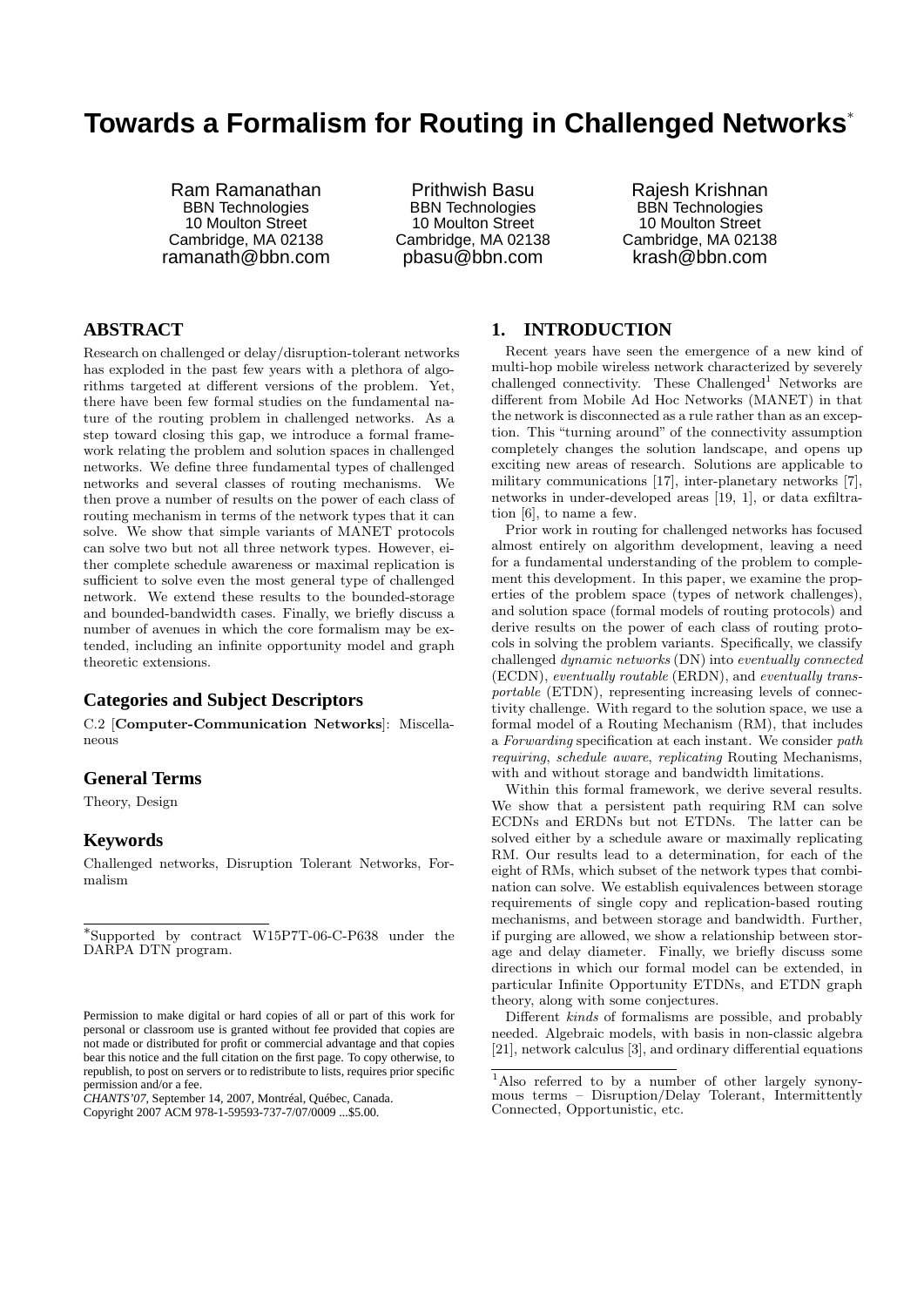[24] are some that exist. The formalism we propose is different, and along the lines of the theory of automata and formal languages [12]. In this theory, there exists a rich set of results on the power of each computational model (e.g. pushdown automata, finite state machines) in terms of the language it can accept/solve (e.g context-free languages, regular expressions). These results have resulted in a number of applications, notably in compiler design [12]. Analogously, we believe that a similar kind of formalism on the power of routing mechanisms vis-a-vis the solvable challenged network types could help develop better routing algorithms for challenged networks.

Many of our results are fairly straightforward, but we believe that the definitions, notation and results form a foundational framework which can be a starting point for a much richer and deeper formalism. As the first foray into this kind of formalism, we have interspersed proofs with intuition, informal discussion, and relations to standardized protocols, often spelling out details even though they may be obvious to the astute reader.

The remainder of this paper is organized as follows. In section 2 we define the network types and a notation for routing mechanisms. In section 3 we prove results on the solvability of network problems by routing protocol classes. In section 4 we focus on ETDNs and derive results for the bounded storage and bandwidth cases. Directions for future evolution of the formalism are discussed in section 5.

## **2. A FORMAL MODEL**

In this section, we present some definitions and notation in order to characterize and classify network types and routing mechanisms.

We identify three types of challenged networks that differ in terms of the connectivity challenge they pose. Each is a different kind of dynamic network, defined below.

DEFINITION 2.1. A dynamic network  $(DN)$  is a timevarying network. A DN at a particular instant of time t is denoted by  $G(t) = (V(t), E(t))$ , where t is a non-negative integer, and  $E(t) = \{ (u, v) : u, v \in V(t), \text{ and can commu-} \}$ nicate at time  $t \}$ .

The fact the time is discrete and not continuous makes it easier to argue about network properties, and should not take away anything from the expressive power as one can make the interval arbitrarily small. We also use  $G = (V, E)$ to denote the union of the graph/vertices/ edges over time.

The following defines the three types of dynamic networks that we shall study in this paper.

DEFINITION 2.2.  $An$  Eventually Connected Dynamic Network (ECDN) is a  $DN G(t)$  such that there exists one or more  $T$  for which  $G(T)$  is connected.

Thus in an ECDN, at some particular times you get a connected network. Note that this is different from a previous usage of "eventually connected" [5], but is truer to the words.

DEFINITION 2.3. An Eventually Routable Dynamic Network (ERDN) is a DN  $G(t)$  such that for every  $u, v$  $\in V$ , there exists one or more  $T_u^v$  at which  $G(T_u^v)$  has a path from u to v.

Thus, an ERDN may never be connected, but we can rely on an end-to-end path being available between every pair of nodes at some point(s) in time.

DEFINITION 2.4. An Eventually Transportable Dynamic Network (ETDN) is a DN  $G(t)$  such that for every  $s, d \in V$ , there exists one or more sequences of times S  $=(t_1, t_2, t_3, ..., t_k),$  where  $t_m \geq t_{m-1}$ , such that there is a path from  $w_i$  to  $w_{i+1}$ ,  $i = 1 ... k - 1$ ,  $w_1 = s$ ,  $w_k = d$ .

Thus, an ETDN may never be connected and never have an end-to-end path at any given instant, but there is a temporally ordered link activation sequence that forms a path unioned over time, for every pair of nodes.

It is important to note that all of the above definitions, the connectivity, routability or transportability occurs one or more times – that is, at least once, not exactly once. Thus, the definitions and the results below apply equally to networks where the property occurs multiple times, including infinite times. However, for the particular case of infinite times, one may be able to prove additional results, as we discuss in section 5.

Examples of ECDN, ERDN and ETDN are illustrated in Figure 1. Figure 1(left) shows a partitioned network healed by a passing node. This is an ECDN, because at the point when the healing takes place, the network is connected. As another example, consider three battalions A, B and C that are on the corners of a triangle and mutually disconnected, as shown in Figure 1(center). A circular UAV trajectory connects, at  $t_i$ ,  $(i = 1$  to 3), battalions A-C, A-B, and B-C respectively This is an ERDN since the network is never connected, but there is an end to end path between any two nodes at some point in time. Finally, Figure 1(right) is clearly an ETDN because at no point is there a path between the nodes, but there exists a sequence of times as per definition 2.4.

Is there a subsumption order amongst these DNs? The following theorem confirms our intuition in this regard.

LEMMA 2.1.  $S(ECDN) \subset S(ERDN) \subset S(ETDN)$ , where  $S(D)$  denotes the set of networks of type D.

PROOF. Consider a DN  $G \in S(ECDN)$ . Then,  $\exists T$  such that  $G(T)$  is connected. In a connected network, every node pair  $(x, y)$  has a path between them. Thus,  $G(t)$  is an ERDN where  $T_u^v = T$  is the same for all pairs  $(u, v)$ , and therefore  $G(t) \in S(ERDN).$ 

Similarly, consider a DN  $G(t) \in S(ERDN)$ . Then,  $\exists$  a time  $T_x^y$  when there is a path from x to y. Clearly, this is a particular case of definition 2.4 in which  $S = (T_x^y) s = x$ ,  $d = y$ . Therefore,  $G(t) \in S(ETDN)$ .  $\Box$ 

We now turn our attention away from the "problem" domain (networks) to the somewhat more abstract "solution" domain. The following definition classifies the set of routing algorithms to enable results about which class has the power to solve which DN problem.

We denote a *Routing Mechanism* by  $\Re(a_1, a_2, \ldots, a_m)$ where  $a_i$  is an *attribute* of  $\Re$ . An attribute denotes a certain choice of operation (e.g single copy) or a constraint on operation (e.g. limited storage) of  $\Re$ . The presence of an  $a_i$  in the parenthesis indicates that  $\Re$  has that attribute, and the presence of  $\overline{a_i}$  indicates that  $\Re$  has the complement of that attribute.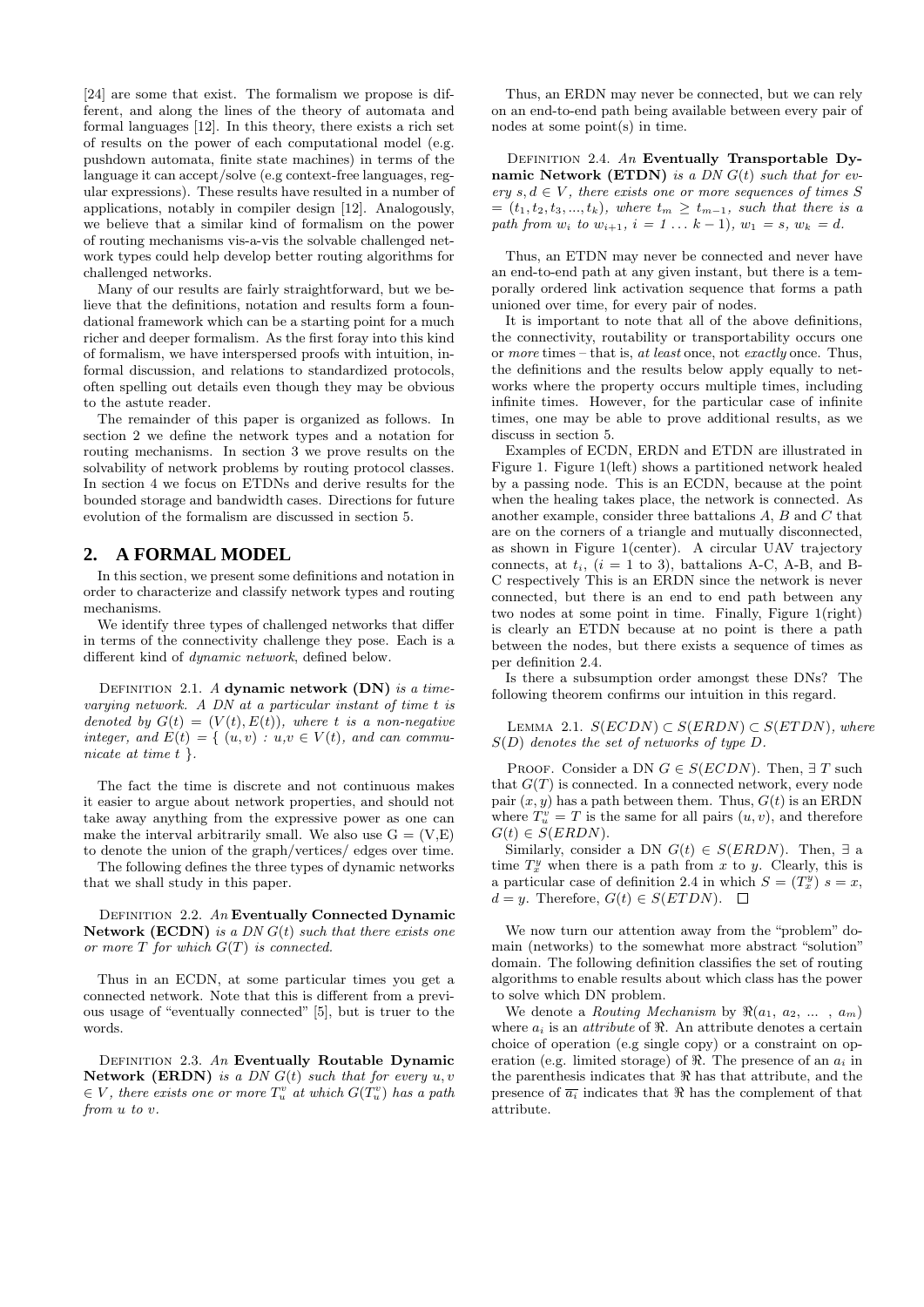

Figure 1: Partition healing (left) is an example of Eventually Connected Dynamic Network (ECDN), and a UAV sequentially connecting pairs of battalions (center) is an example of Eventually Routable Dynamic Network (ERDN). A message ferry (right) is a simple example of an Eventually Transportable Dynamic Network (ETDN).

The attributes we have defined and use are: end-to-end *path required* (PR) which means that  $\Re$  requires an end-toend path for packet transfer; single copy (SC) which means that  $\Re$  does not replicate packets (intentionally); and unavailable schedule (US) which means that  $\Re$  does not know in advance about all changes to links at all nodes in advance. Similarly,  $\overline{PR}$ ,  $\overline{SC}$  and  $\overline{US}$  indicate the opposite, that is, no end-to-end path required, multi-copy routing allowed, and schedule availability<sup>2</sup>, respectively.

Note that an attribute without a "bar" constrains the operation of the routing mechanism more than the same attribute with a "bar". We shall refer to the attributes without a "bar" (namely,  $PR, SC$ , and  $US$ ) as constrained attributes and those with (namely,  $\overline{PR}$ ,  $\overline{SC}$  and  $\overline{US}$ ) as unconstrained.

Thus, for example,  $\Re(PR, SC, US)$  is a routing mechanism that requires an end-to-end path, and does not replicate intentionally, and does not have knowledge of future events (e.g. a conventional MANET protocol such as AODV). Epidemic routing is  $\Re(\overline{PR}, \overline{SC}, US)$ . Other constraints may be added as the framework evolves.

The basic unit of information transport is called a bundle, in deference to standard terminology in this field [8]. For the purposes of this paper, it is no different from the more well known packet.

At this point, it helps to have the notion of "solve" solidified. The following two definitions are crucial in this regard.

DEFINITION 2.5. Given a bundle  $B$ , a Forwarding is a mapping  $F: (T \times V) \to A$  where T is a sequence of times, V is the set of vertices, and  $A \in ( \text{ forw(x)}, \text{ forwcp(x)}, \text{ delete},$ keep) is a set of actions meaning "forward", "forward but retain a copy", "delete the bundle", "keep the bundle" respectively.

DEFINITION 2.6. A DN  $G(t)$  is said to be solvable by a routing mechanism  $\Re(a_1, a_2, \ldots, a_m)$  (or equivalently,  $\Re(a_1, a_2, \ldots, a_m)$  can solve  $G(t)$ ) if and only if  $\Re$  has a forwarding such that, every originated bundle B destined for D is delivered to D.

Note that the above definition does not say that *every* routing mechanism with the listed attributes solves the given network problem, only that there is at least one mechanism that can solve it. On the other hand, if a network problem is not solvable by  $\Re(a_1, a_2, \ldots, a_m)$ , then it means that no routing mechanism with the said constraints can solve it. We note that "solvable" here means delivery, no account is made of delay.

## **3. SOLVABILITY**

We are now ready for some results. For the duration of this section, we assume that nodes have infinite storage capacity and links have infinite data rate. The next section relaxes these assumptions. We also assume that all networks considered have at least two nodes (for cleanness of exposition and not worrying about boundary conditions). Unless otherwise specified, results are for a single bundle that could be sourced anywhere and destined to anywhere and has infinite expiration time.

We begin by formalizing the intuitive notion of subsumption order among the DNs.

LEMMA 3.1. If a routing mechanism  $\Re$  can solve ETDNs, then it can also solve ERDNs and ECDNs. If a routing mechanism  $\Re$  can solve ERDNs, then it can also solve ECDNs

PROOF. By lemma 2.1 and definition 2.6.  $\Box$ 

The above lemma helps us to state and prove theorems only for ETDNs rather than thrice, one for each of ECDN, ERDN and ETDN. We have another lemma with a similar purpose, and then we can move on to the less obvious ones.

LEMMA 3.2. Consider two routing mechanisms  $\Re_1(\{a_i\})$ and  $\Re_2({b_i})$  such that either  $b_i$  is same as  $a_i$  or  $a_i$  is a constrained attribute and  $b_i$  the corresponding unconstrained attribute. In other words,  $\forall i$  ( $b_i = a_i$ ) OR ( $a_i$  is constrained AND  $b_i = \overline{a_i}$ . Then, given a DN  $G(t)$ 

- (a) If  $G(t)$  is solvable by  $\Re_1$ , then it is solvable by  $\Re_2$
- (b) If  $G(t)$  is not solvable by  $\Re_2$ , then it is not solvable by  $\Re_1$ .

PROOF. Suppose that F is a Forwarding using which  $\Re_1$ solves  $G(t)$ . Clearly, F is also a valid Forwarding for  $\Re_2$  since  $\Re_2$  does not introduce any new constraints, only reduces constraints, and therefore  $\Re_2$  can solve  $G(t)$ . Part (b) follows from the fact that  $\Re_2$  contains every Forwarding that  $Re_1$ does.  $\Box$ 

We first consider the solvable power of the least capable RM  $\Re(P R, SC, US)$ . Recall that this class contains many traditional MANET protocols such as AODV and OLSR. Further, these protocols as specified are "non-persistent", that is, they drop a packet if there is no end-to-end path available to the destination. It is clear that these protocols cannot solve any of ECDN, ERDN and ETDN<sup>3</sup> since none of

<sup>&</sup>lt;sup>2</sup>This means *complete* schedule availability for every node for each and every time. Partial schedule availability will be regarded as Unavailable Schedule (US).

<sup>3</sup>One could introduce, for completeness sake, an Always Connected Dynamic Network (ACDN) which can be solved by a MANET protocol, but we omit it to focus on "challenged" networks.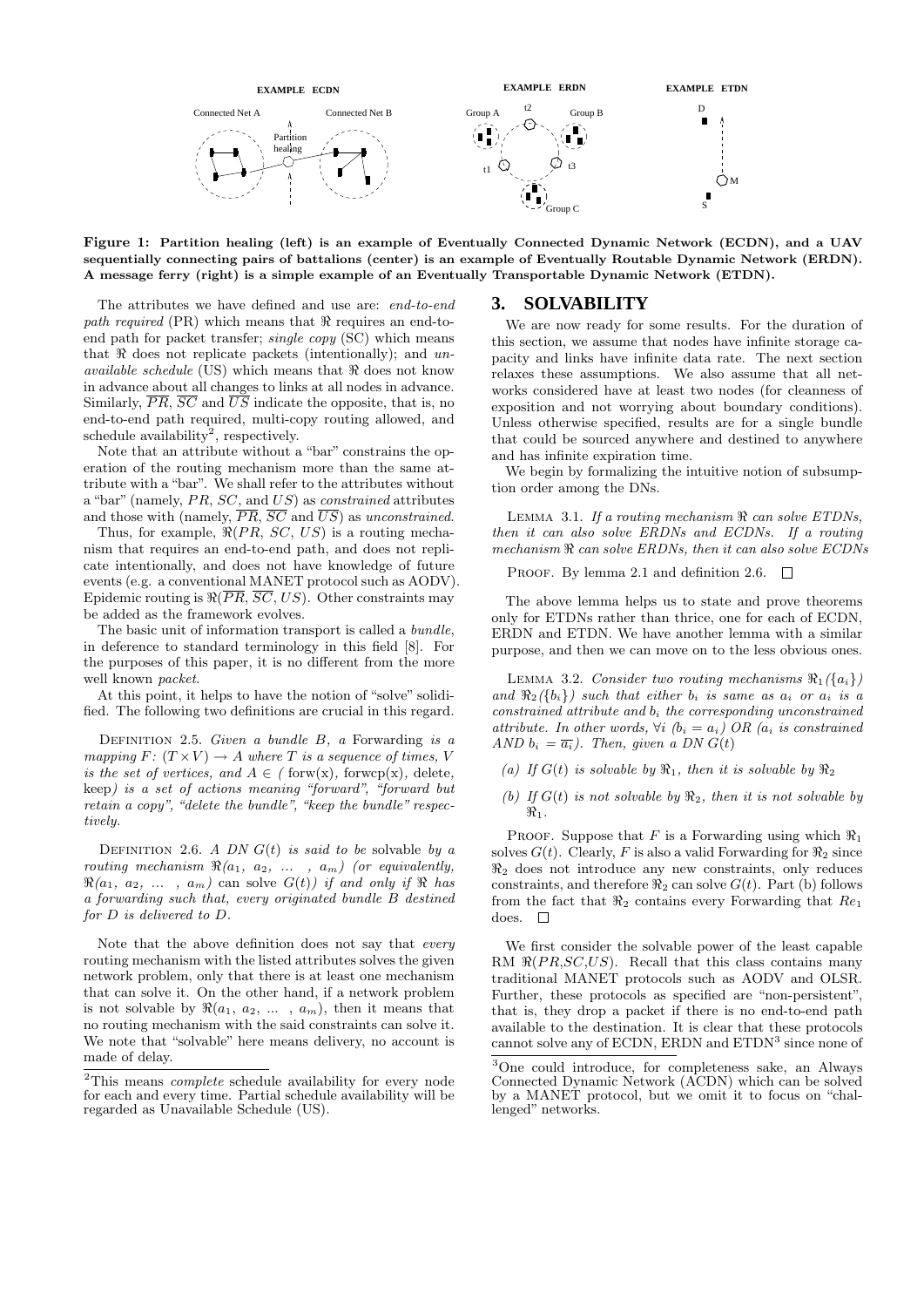these network types are guaranteed to present a path upon packet arrival.

However, a *persistent* version of  $\Re(PR,SC, US)$  can solve at least ECDN and ERDN, if we assume instantaneous topology/path availability.

LEMMA 3.3. ECDN and ERDN are solvable by  $\Re(PR,SC,$  $US$ ).

PROOF. First we show that  $\Re(P R, SC, US)$  can solve ERDN. The proof is by existence, that is, by constructing a specific Forwarding that solves ERDN. Consider a bundle B originated at a node  $s$ , destined for  $d$ . Let  $T$  be the time at which the topology knowledge indicates that there is a path from s to d, say  $(u_1, u_2, ..., u_m)$  where  $s = u_1$ , and  $d = u_m$ . Consider the Forwarding  $F$ :

$$
F(t \leq T, s) = keep
$$
  
\n
$$
F(T, d) = keep
$$
  
\n
$$
F(T, u_i) = forw(u_{i+1})
$$
  
\n
$$
F(T, v \in (V - d - u_i) = drop
$$

In other words,  $F$  holds the bundle at  $s$  till the time  $T$ that the path becomes available and then instantaneously (because of infinite bandwidth and zero processing assumptions) has every node along the path send to the next node and other nodes drop it, if they get it. Clearly, F preserves single copy, does not use a schedule, and requires a path. It is also easy to see that the bundle is at  $d$  at  $T$  (by definition 2.3). Thus, ERDN is solvable by  $\Re(PR, SC, US)$ . By lemma 3.1, it also solves ECDN.  $\square$ 

We note that the proof can be modified in straightforward manner to relax the instantaneous topology/path availability. Specifically, it is easy to show that we only require that the topology be available before the path disappears, which in practice is a realistic assumption.

An interesting practical implication of Lemma 3.3 is that while MANET protocols cannot as such solve any of the challenged network types we consider, a simple modification where the forwarding is patient instead of dropping a packet can solve at least two of the three types. Many challenged networks might be ECDN or ERDN and it is probably much easier to modify a MANET routing protocol than invent brand new ones.

However, even a persistent version cannot solve ETDNs, as shown below.

#### LEMMA 3.4. ETDN is not solvable by  $\Re(PR, \overline{SC}, US)$ .

PROOF. This follows from the fact that  $\Re(PR,\overline{SC},US)$ requires a path and ETDN need not have a path. To be more formal, consider a three node network where  $S$  is the source of a bundle,  $D$  is the destination and  $M$  is a data mule from  $S$  to  $D$ . Clearly this is a ETDN by definition 2.4. Further, there is no time  $T$  for which this simple network has an end to end path, and  $\Re(\text{PR},\overline{SC},\overline{US})$  requires such  $a$  path<sup>4</sup>.

The next result shows that even if you relax the path requiring condition, you still cannot succeed for ETDNs if you stick to single copies.

#### LEMMA 3.5. ETDN is not solvable by  $\Re(\overline{PR}, SC, US)$ .

PROOF. We again prove by contradiction. Consider the DN in figure 2, referred to as  $G1$ . A train of n mules  $M_i$ comes in contact (has a link) with source  $S$ , at times  $t_i$ respectively,  $1 \leq i \leq n$ . The odd numbered mules also come in contact with destination  $D$  after a finite time, but the even numbered mules "veer off" and never ever are in contact with D. Two bundles  $B_1$  and  $B_2$  are sourced at S.  $B_1$  is sourced between  $t_{k-1}$  and  $t_k$ , and  $B_2$  between  $t_k$  and  $t_{k+1}, 2 \leq k \leq (n-2)$ . Clearly, this is an ETDN since there exists a sequence of links as per definition 2.4.



Figure 2: Mule train illustration for proof

Suppose  $\Re(\overline{PR}, SC, US)$  solves G1. Then, since  $\Re$  is single copy, it must have chosen exactly one mule to have forwarded the copy to. Without loss of generality, suppose the Forwarding picks the  $m^{th}$  mule after sourcing. Then,  $B_1$  will be forwarded to only mule  $M_{k+m}$  and  $B_2$  only to  $M_{k+1+m}$ . Suppose without loss of generality that  $k + m$  is odd, then clearly  $M_{k+1+m}$  is an even numbered mule and does not contact  $D$  and  $B_2$  cannot be delivered. This contradicts the supposition of solvability of  $G1. \square$ 

So what can solve ETDNs? The following lemma shows that relaxing the single copy constraint to allow arbitrary replication does the trick. Specifically, we show that a nonpath-requiring, multi-copy (a maximal copy to be specific) routing mechanism can solve ETDN.

LEMMA 3.6. ETDN is solvable by  $\Re(\overline{PR}, \overline{SC}, US)$ .

PROOF. We consider a specific Forwarding  $F^{MC}$  (MC for maximal copy) of  $\Re(\overline{PR}, \overline{SC}, US)$ , namely, one in which a node sends a copy of the bundle to every node that it can at every instant of time, unless it has it already. Formally, for a bundle  $B$ ,

$$
F(t, u \in V(t)) = forwcp(u_k), \forall (u, u_k) \in E(t), B \notin u_k \quad (1)
$$

Consider a bundle B originated at  $s = w_1$  and destined for  $d = w_m$ . By definition of ETDNs, there exists a sequence of nodes  $(w_1, w_2, \dots, w_m)$  such that at time  $t_i$  there is a link between  $w_i$  and  $w_{i+1}$ , that is,  $w_i$  can send (and by definition of  $F^{MC}$  will send) B to  $w_{i+1}$ .

We show by induction that  $F^{MC}$  solves ETDN. For the base case, note that at time  $t_1$ , s  $(w_1)$  sends the bundle to  $w_2$  since it gives it to all nodes that it can send to at that time. For the inductive case, consider the bundle at node  $w_i, i \geq 2$ . The bundle is present at  $w_i$  at all  $t_k \geq t_{i-1}$ . By definition of ETDN,  $\exists t_i \geq t_{i-1}$  when  $w_i$  can send to  $w_{i+1}$ , and since it has the bundle at all times  $\geq t_{i-1}$ , it has the bundle at  $t_i$ , and by operation of  $F^{MC}$ , the bundle is at  $w_{i+1}$ . Thus, ETDN is solvable by  $\Re(\overline{PR}, \overline{SC}, US)$ .  $\Box$ 

The key to the above proof is the fact that a node continues to hold a copy, and unlike the single copy, is not forced to pick a node to hand it off to. Clearly, the infinite storage assumption is crucial here from a practical viewpoint, one that we shall seek to relax later.

<sup>&</sup>lt;sup>4</sup>Note that this is true even if all schedules were known, because  $\Re$  is unable to do "custody transfer".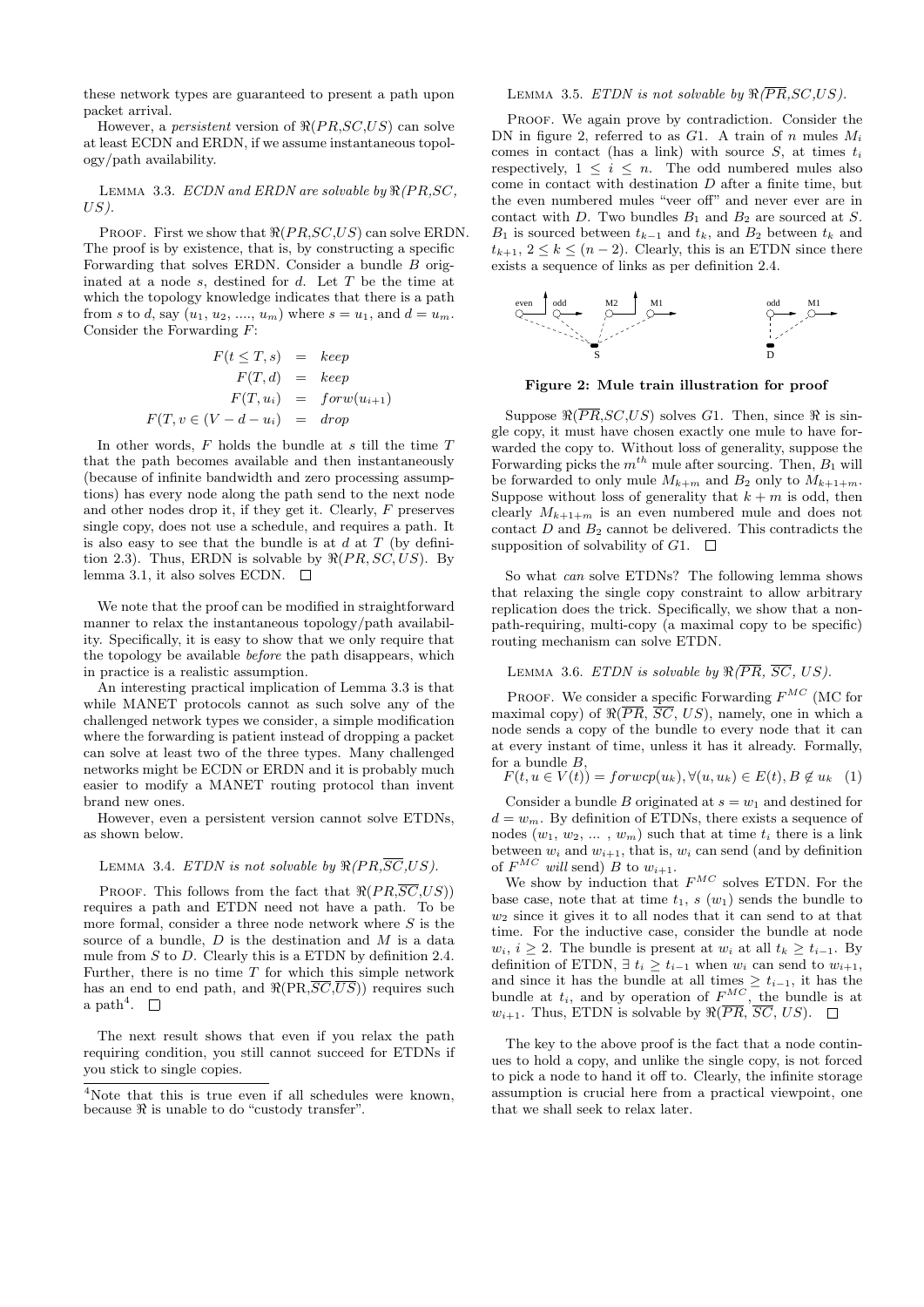| PR. | SC | US | What's solvable | Proof                |
|-----|----|----|-----------------|----------------------|
| Y   |    |    | ECDN, ERDN      | Lemmas $3.3, 3.4$    |
| Y   |    | N  | ECDN, ERDN      | Lemmas 3.3, 3.2, 3.4 |
| Y   | N  | Y  | ECDN, ERDN      | Lemmas 3.3, 3.2, 3.4 |
| Y   | N  | N  | ECDN, ERDN      | Lemmas 3.3, 3.2, 3.4 |
| N   |    | Y  | ECDN, ERDN      | Lemmas 3.5, 3.3, 3.2 |
| N   |    | N  | All three       | Lemmas $3.7, 3.1$    |
| N   | N  | Y  | All three       | Lemmas $3.6, 3.1$    |
| N   |    |    | All three       | Lemmas $3.6, 3.2$    |

Table 1: Summary table of which mechanism can solve which DN

Finally, an ETDN is solvable by a single copy routing mechanism if it has complete schedule information available because it can "guess right".

LEMMA 3.7. ETDN is solvable by  $\Re(\overline{PR}, SC, \overline{US})$ 

PROOF. We consider a specific Forwarding  $F^{SA}$  (SA for Schedule Available) of  $\Re(\overline{PR}, SC, \overline{US})$ , namely, one in which a node sends the bundle to the next hop in an eventually transportable path. It can compute this path due to its knowledge of the complete schedule. Formally, for a bundle  $B$ ,

$$
F(t_i, w_i \in V(t)) = forw(w_{i+1})
$$
\n<sup>(2)</sup>

where  $t_i, w_i, w_{i+1}$  are such that  $w_i$  will be in contact with  $w_{i+1}$  at time  $t_i$  and  $w_{i+1}$  has a path to the destination of B in a finite time (note the recursive nature of this statement). Node  $w_i$  can determine  $w_{i+1}$  due to the complete topology awareness assumption coupled with the complete schedule availability property of  $\Re(\overline{PR}, SC, \overline{US}).$ 

That  $F$  is sufficient to solve ETDN follows from the fact that, by definition, there exists in an ETDN at least one sequence of nodes  $(w_1, w_2, \ldots, w_m)$  such that at time  $t_i$ there is a link between  $w_i$  and  $w_{i+1}$ , that is,  $w_i$  can send B to  $w_{i+1}$ . And by definition of  $F^{SA}$ , it will forward along this sequence if it exists.  $\Box$ 

Thus, to solve ETDNs, you need to use a non-path-requiring mechanism which is either allowed to replicate bundles or have full knowledge of future contact times. The intuitive argument that there needs to be enough "mixing" of nodes for these results to hold is covered by the definition of ETDN (see definition 2.4 which indirectly implies this.

We sum up our results with the following theorem.

THEOREM 3.1. With reference to Table 1, a routing mechanism with attributes as in the first three columns can solve the dynamic networks as in the fourth column.

PROOF. For a given row  $i$  in Table 1, the result is a direct consequence of the combined application of the lemmas in the last column of row *i*.  $\Box$ 

## **4. STORAGE AND BANDWIDTH LIMITED ETDNS**

We now focus solely on ETDNs. We relax the infinite storage and bandwidth assumptions and introduce a new storage attribute ST, and a "bandwidth availability" attribute BA (defined later below).

All references to storage are for network-wide storage, thus  $s$  is the sum of storages in all nodes<sup>5</sup>. Thus, a routing mechanism that is non-path-requiring, is single-copy, has no schedules, and a network wide storage of x is denoted by  $\Re(\overline{PR},$  $SC, US, ST = x$ ).

Since the path requiring condition is not acceptable for ETDNs even without storage constraints, it is obviously not going to work when storage constraints are imposed. Thus, in the below, we assume  $\overline{PR}$  and omit it for brevity.

We need the following key definition to proceed further.

DEFINITION 4.1. Let  $p(s, d) = w_1, w_2, \ldots w_k$  denote a path in an ETDN G between a source  $s = w_1$  and destination  $d = w_k$ , such that  $\exists$  a sequence of times  $S = (t_1, t_2, t_3, ..., t_k)$ , where  $t_m \geq t_{m-1}$ , such that  $(w_i, w_{i+1}) \in E(t_i)$ ,  $i = 1 \ldots$  $k-1$ ) (by definition 2.4 there exists at least one such path). Then,

- (a) The number of hops in  $p$  is the number of nodes in the path excluding the source, that is,  $hps(s, d, p) = k - 1$ .
- $(b)$  The delay of p is the total time to go from source to destination, that is,  $dly(s, d, p) = \sum_{j=0}^{k-1} (t_{j+1} - t_j)$ , where  $t_0$  is the time that bundle was originated.
- $(c)$  The hop diameter is the longest shortest-hop path, that is,  $\Delta_h = MAX_{s,d}$  MIN<sub>p</sub> hps(s, d, p).
- (d) The delay diameter is the longest shortest-delay path, that is,  $\Delta_d = MAX_{s,d}$   $MIN_p$   $dly(s, d, p)$

The following shows that lack of future information (schedules) can be compensated for by replication even under the constrained storage model. Consider any window of  $m$  bundles sent from a source is released into the network at a single point in time  $T$  (continuous/flow-type comes in lemma 4.3).

LEMMA 4.1. If  $\Re(SC, \overline{US}, ST = \psi)$  can solve an ETDN G, then so can  $\Re(\overline{SC}, US, ST = \psi \cdot \frac{|V|}{\Delta_h+1})$ .

PROOF. Consider one of the  $m$  bundles  $B$  sourced at  $s$ destined to d. Since  $\Re(SC, \overline{US}, ST = \psi)$  can solve G, there must exist a path  $(w_1 = s, w_2, \dots, w_m = d)$  such that at time  $t_i$  there is a path between  $w_i$  and  $w_{i+1}$ . Further, since by definition this must be true for any arbitrary pair  $(s, d)$ , the worst-case path length is lower-bounded by the hop diameter  $\Delta_h$  (we need to consider the worst case because it needs to solve any possible situation). Now, since the bundle needs to occupy storage at each hop plus the end nodes, and all this is true for each of the m bundles, we have

$$
\psi \ge (\Delta_h + 1) \cdot size(B) \cdot m \tag{3}
$$

By lemma 3.6 a maximal copy replication (refer  $F^{MC}$  in that lemma), can solve an ETDN. Let  $\psi^{'}$  be the storage required by  $F^{MC}$ . Maximum replication can occupy no more than  $\psi' = |V| \cdot size(B) \cdot m$  network-wide storage. Substituting for  $size(B)$  from the above equation, we have  $\psi$ <sup>'</sup>  $|V| \cdot \frac{\psi}{\Delta_h+1}$ . Thus,  $\Re(\overline{SC}, \text{US}, \text{ST} = \psi \cdot \frac{|V|}{\Delta_h+1})$  can solve G.  $\overline{\Box}$ 

<sup>&</sup>lt;sup>5</sup>It turns out that without any further assumptions a requirement of s network-wide storage implies a worst-case requirement of s per node since it may be that the dynamics and traffic origination require all bundles to be at one node at some point in time.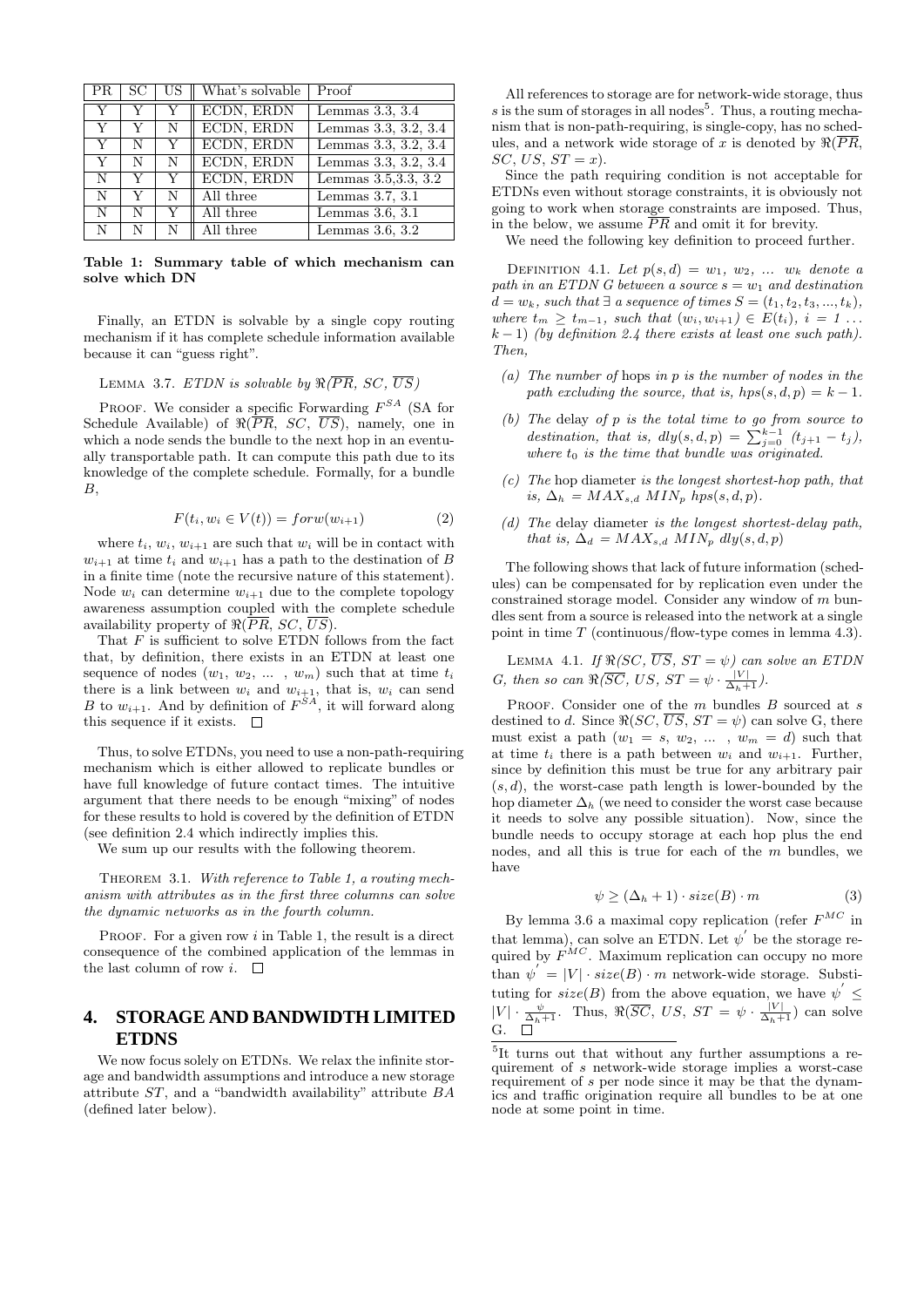An interesting observation from the lemma is that the relative performance of a maximal copy mechanism is better for sparse graphs (when  $\frac{|V|}{\Delta_h}$  is low) than for dense graphs. Since challenged networks are expected to be sparse, this is good news for replication-oriented schemes.

We recognize that our use of *network-wide* rather than node-specific storage is not practical since in a DTN it is not in general possible to do distributed buffer sharing. Nonetheless, we offer the lemma with the hope that future work may extend it to the more challenging node-specific buffers case.

We now turn our attention to bandwidth limited ETDNs. In particular, we consider the fact that the bandwidth available to transmit bundles over time is limited, which means that it takes non-zero time to transmit a bundle. We begin with the definition that captures the bandwidth and time factors involved.

DEFINITION 4.2. The required bandwidth-availability of a routing algorithm  $\Re$  is defined as  $BA = \sum$  $\sum_{e \in L_{\Re}} r_e t_e$  where  $L_{\Re}$  is the set of links traversed by  $\Re, r_e$  is the datarate and  $t_e$  is the total time that link e is available and transmitting  $one bundle<sup>6</sup>.$ 

In the lemma below, we show how the solving power of a single-copy schedule-aware routing algorithm with limited storage and unlimited bandwidth-availability (ones discussed in Section 4) is comparable to that of a multi-copy schedule-unaware algorithm with limited bandwidth availability.

LEMMA 4.2. If an ETDN  $G(t) = (V, E(t))$  can be solved by  $\Re(SC, US, ST = \psi, BA = \infty)$ , then it can be solved by  $\Re(\overline{SC}, US, ST = \frac{|V|\psi}{\Delta_h+1}, BA = \frac{|E|\psi}{\Delta_h+1}),$  where  $|E|$  is the number of unique links in  $G(t)$ , and  $\Delta_h$  is the hop-diameter of  $G(t)$ .

PROOF. As in Lemma 4.1, for  $m$  sourced bundles, the lower bound on storage in  $\Re(SC, \overline{US}, ST = \psi, BA = \infty)$  is given by

$$
\psi \geq (\Delta_h + 1) \cdot size(B) \cdot m
$$

Consider an Epidemic algorithm  $F$  that forwards a copy of each bundle over every existing and new link. Since  $F$  can deliver a bundle successfully in an eventually transportable ETDN by transmitting the bundle over every available link in  $G(t)$  exactly once, the bandwidth-availability of this algorithm is given by  $|E| \cdot size(B) \cdot m$ . Substituting for  $size(B) \cdot m$ from above, and noting that  $F$  requires storage of at most  $|V| \cdot size(B) \cdot m$ , it follows that  $\Re(\overline{SC}, US, ST = \frac{|V|\psi|}{\Delta_h+1}, BA = \frac{|E|\psi|}{\Delta_h+1})$  can indeed solve  $G(t)$ .  $\square$ 

#### **4.1 Reducing Storage by Purging**

We now consider the storage requirements of a multi-copy mechanism when bundles are constantly sourced over time. First, if bundles never leave the network (i.e., are never purged), this would clearly exhaust the storage quickly. We assume, therefore, that delivered bundles are purged using a

purging mechanism that we consider as part of the routing mechanism. There are many ways in which purging can be done in practice (see for example [15]). We use an abstraction here for simplicity – a purge message is originated at the destination immediately upon delivery and is maximal-copy forwarded (epidemically) and occupies zero storage. Further, each bundle is of unit  $size^7$ .

Then, the following puts a bound on the storage needed to solve an ETDN without schedule availability.

LEMMA 4.3.  $\Re(\overline{SC}, US, ST = \lceil \frac{2 \cdot \Delta_d}{\tau} \rceil \cdot |V|)$  can solve an ETDN with delay diameter  $\Delta_d$  sourcing at most one bundle every τ seconds.

PROOF. Consider the Forwardings below, the first for a given bundle  $B$  and the second for a purge  $P(B)$  of bundle B. The bundle is generated at source s and the purge is generated at destination  $d$  at the exact moment  $B$  reaches  $d_{\cdot}$ 

$$
F_B(t, u \in V(t)) = \text{for} wcp(u_k), B \notin u_k, t \geq T_s(B)
$$
  

$$
F_{P(B)}(t, u \in V(t)) = \text{for} wcp(u_k), P(B) \notin u_k, t \geq T_d(B)
$$

where  $T_s(B)$  and  $T_d(B)$  are the generation and delivery times, respectively, of a bundle/purge.

Since each bundle  $B$  can take no more than the delay diameter  $\Delta_d$  time to be delivered, and each corresponding purge  $P(B)$  can take no more than  $\Delta_d$  to reach the nodes that contain  $B$ , the window of existence of  $B$  is upper bounded by 2· $\Delta_d$ . Within this time, at most  $\lceil \frac{2 \cdot \Delta_d}{\tau} \rceil$  bundles can be generated. Each bundle can be replicated at most  $|V|$  times, and therefore the total storage is bounded by  $\lceil \frac{2 \cdot \Delta_d}{\tau} \rceil \cdot |V|$ .

This lemma may be applicable in practice to decide on the network-wide storage requirements if the delay diameter is known.

## **5. OTHER DIRECTIONS**

We briefly discuss two directions in which the formalism of the previous sections can be "branched out", focusing more on possible foundational definitions and open conjectures than results. The first direction is a special case of the ETDN definition where infinite opportunities for transport exist. The second is the extension of graph theory to ETDNs with new definitions for concepts like "degree".

## **5.1 IO-ETDNs**

We can extend our formalism to infinite opportunities to model networks in which there are unlimited number of opportunities to communicate over space and time even though a contemporaneous end-to-end path may not exist. This opens up the question of whether a single-copy strategy such as random walk might work (we showed earlier that a random walk strategy does not work if opportunities are limited).

We define a transport opportunity as a potential forwarding path from a source to a destination that is formed over space and time.

DEFINITION 5.1.  $A$  s-d Transport Opportunity in a DN  $G(t)$  for a given  $s, d \in V$ , is a sequence of times  $S =$ 

<sup>6</sup>This metric captures the aggregate amount of link resources that were consumed for routing a bundle from source to destination. BA has units of bits. It follows that  $BA =$  $|L_{\Re}| \cdot size(B).$ 

<sup>&</sup>lt;sup>7</sup>It is easy to see that we still capture the essence of the relationship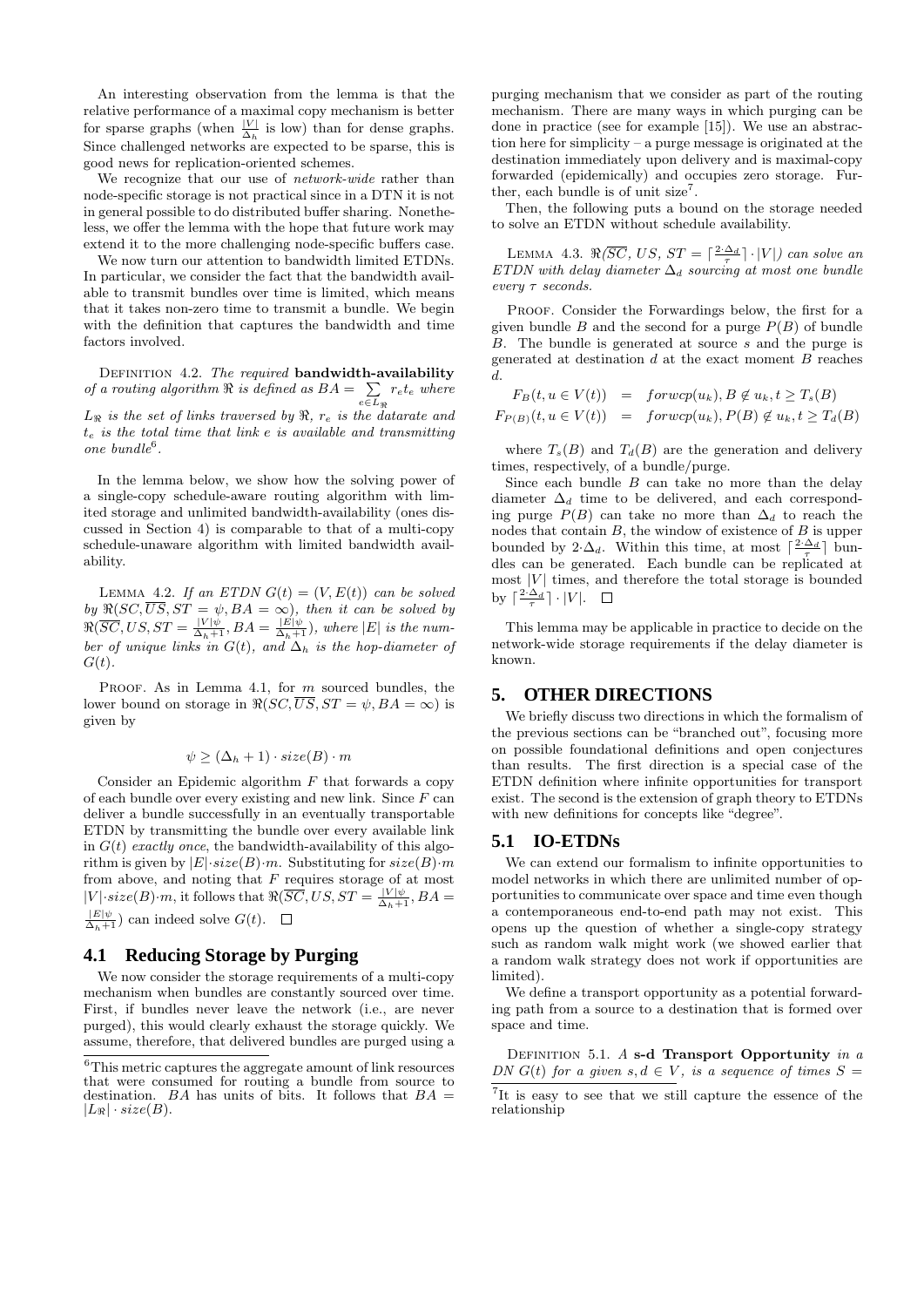$(t_1, t_2, t_3, ..., t_k)$ , where  $t_m \geq t_{m-1}$ , such that  $(w_i, w_{i+1}) \in$  $E(t_i), i = 1 ... k - 1, w_1 = s, w_k = d.$ 

Recall the definition of an Eventually Transportable Dynamic Network (ETDN) from Section 2. By definition a ETDN has at least a single s-d Transport Opportunity for every pair of nodes  $(s, d)$  in it. In this section, we will define a special case of ETDN. Unless otherwise specified, we assume that a ETDN has a finite number of nodes.

DEFINITION 5.2. An Infinite Opportunities ETDN or **IO-ETDN** is an ETDN  $G(t)$  such that for every  $s, d \in V$ , ∃ an infinite number of s-d Transport Opportunities.

It is a well-known result that a random walk on finite static connected graphs is guaranteed to eventually visit every node. We prove below that this is not necessarily true for IO-ETDNs.

Lemma 5.1. A pure random walk does not solve IO-ETDNs.

PROOF. Consider a four node chain (shown below) in which the middle link is alternatively on for a second and off for a second. The other two links are permanently on.

s-------x1-.-.-.-x2------d

Let us suppose it takes unit time for a bundle to traverse a link. Suppose a bundle from s destined for d is originated at  $t = 0$ . Using random walk, the bundle will arrive at x1 at  $t = 1$  and find the link to  $x2$  down. The bundle will therefore go back to s, and this cycle will repeat. The bundle never crosses over to  $x2.$ 

What if the random walk also used a random wait to escape the livelock? This is an open question, but we conjecture that it can still not guarantee to visit every node.

CONJECTURE 5.1. A random walk with random wait at each node visited is not guaranteed to eventually visit every node in an IO-ETDN with probability 1.

One way to prove this conjecture might be to construct an IO-ETDN that (even though it has a finite number of nodes) exhibits the same properties as an infinite lattice of three dimensions or more.

Finally, can any single copy algorithm (not restricted to random walk) solve IO-ETDNs? We do not know, but think not.

CONJECTURE 5.2. An IO-ETDN is not solvable by  $\Re(\overline{PR},$  $SC, US$ ).

Disproving Conjecture 5.1 is one way to disprove Conjecture 5.2.

There is a rich set of such open problems in IO-ETDNs.

#### **5.2 ETDN Graph Theory**

Just as in graph theory, one can build a number of interesting results on the various properties/constraints of DNs, especially ETDNs. Since it is the ETDNs that are not ERDNs that are most interesting from a DTN viewpoint, we first define the notion of "pure ETDNs" before giving a couple of such graph theory type results.

Definition 5.3. A Pure ETDN (P-ETDN) is an ETDN that is not an ERDN (and so by Lemma 2.1) not a ECDN.  $Formally, S(P-ETDN) = S(ETDN) - S(ERDN).$ 

Lemma 5.2. Every P-ETDN is a multi-hop network, that is one in which  $\exists$  at least one source-destination pair  $(s, d)$ such that a bundle from s to d has to go through at least one other node.

PROOF. Consider a P-ETDN  $G(t)$ . Suppose to the contrary that the above theorem is false. Then, for every s, d, there exists a time, say  $T_s^d$  when s communicate with d. That is, at time  $T_s^d$ , there exists a path between s and d (for every  $s$  and  $d$ ). But then this implies, by definition 2.3 that  $G(t)$  is an ERDN which contradicts the pre-condition that  $G(t)$  is a P-ETDN since by definition 5.3, P-ETDN cannot be an ERDN.  $\Box$ 

The notion of the *degree* of a node needs to be redefined in the ETDN context.

DEFINITION 5.4. The instantaneous number of new contacts of a node m (denoted by  $con_m$ ) is the number of hitherto unseen neighbors that are now a neighbor. That is,  $con_m(t_i) = Nbrs_m(t_i) - \bigcup_j Nbrs_m(t_j)$ ,  $j = 1 ... i - 1$ . The eventual maximum total contacts of a DN  $G(t)$  (denoted by  $\nu(G)$ ) is  $MAX_m(Sum_i(con_m(t_i)))$ .

This poses interesting solvability questions, for example:

CONJECTURE  $5.3.$  An ETDN with eventual maximum total contacts of at most two is solvable by  $\Re(\overline{PR}, SC, US)$ 

Other restrictions of ETDNs such as planarity, regularity [10] open up other interesting solvability questions. In general, rethinking the well known graph properties and algorithms in the ETDN context is an exciting direction.

## **6. RELATED WORK**

There has been a surge in research on DTNs in the last few years, but nearly all of it has been focused on developing new routing strategies. These range from replicationoriented strategies such as Epidemic Routing [23], probabilistic forwarding and purging [11, 22, 13], and future contact prediction approaches [16, 4]. The use of network topology knowledge to increase the efficiency of routing has been studied in [14] and from a more practical viewpoint in [15]. A good survey of routing algorithms in DTNs is available in [25].

Theoretical models for networks in general have been developed, although along lines very different from this paper. In [21], a non-classic algebraic framework is used to formally investigate the convergence properties of routing protocols. A network calculus using a time-varying version of the (min, +) algebra is given in [3]. In [24] a unified framework based on Ordinary Differential Equations (ODEs) is used to study epidemic routing and its variations. The accommodation of time in the computation of shortest paths and other graphtheoretic problems has been studied as"evolving graphs"[9], and in terms of a space-time routing framework in [18], but neither addresses the solution space. More recently, [2] analyzes the performance of a deterministic online DTN routing algorithm with respect to knowledge (or lack thereof) of workload and schedule.